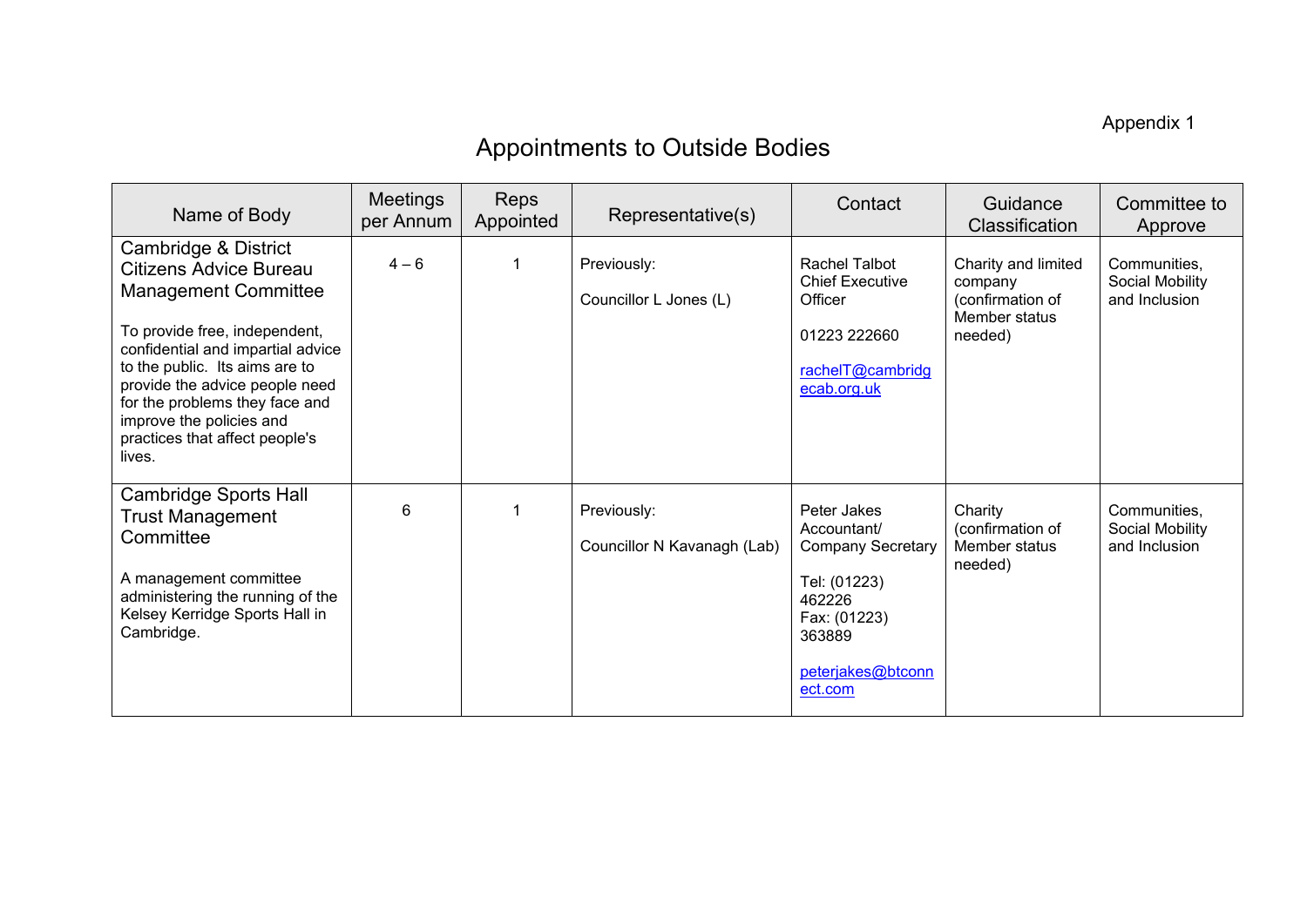| Name of Body                                                                                                                                                              | Meetings<br>per Annum | <b>Reps</b><br>Appointed | Representative(s)                        | Contact                                                                                                                                                                         | Guidance<br><b>Classification</b>   | Committee to<br>Approve                          |
|---------------------------------------------------------------------------------------------------------------------------------------------------------------------------|-----------------------|--------------------------|------------------------------------------|---------------------------------------------------------------------------------------------------------------------------------------------------------------------------------|-------------------------------------|--------------------------------------------------|
| Clay Farm Centre<br><b>Advisory Group</b><br>The Advisory Group will support<br>and make recommendations to<br>the Centre Manager and /or<br>Partnership review meetings. | 4                     |                          | Previously:<br>Councillor B Ashwood (LD) | Sally Roden,<br>Neighbourhood<br>Community<br>Development<br>Manager,<br>Cambridge City<br>Council<br>Sally.roden@cambr<br>idge.gov.uk<br>01223 457861<br>mobile<br>07920210957 | Other Public Body<br>representative | Communities,<br>Social Mobility<br>and Inclusion |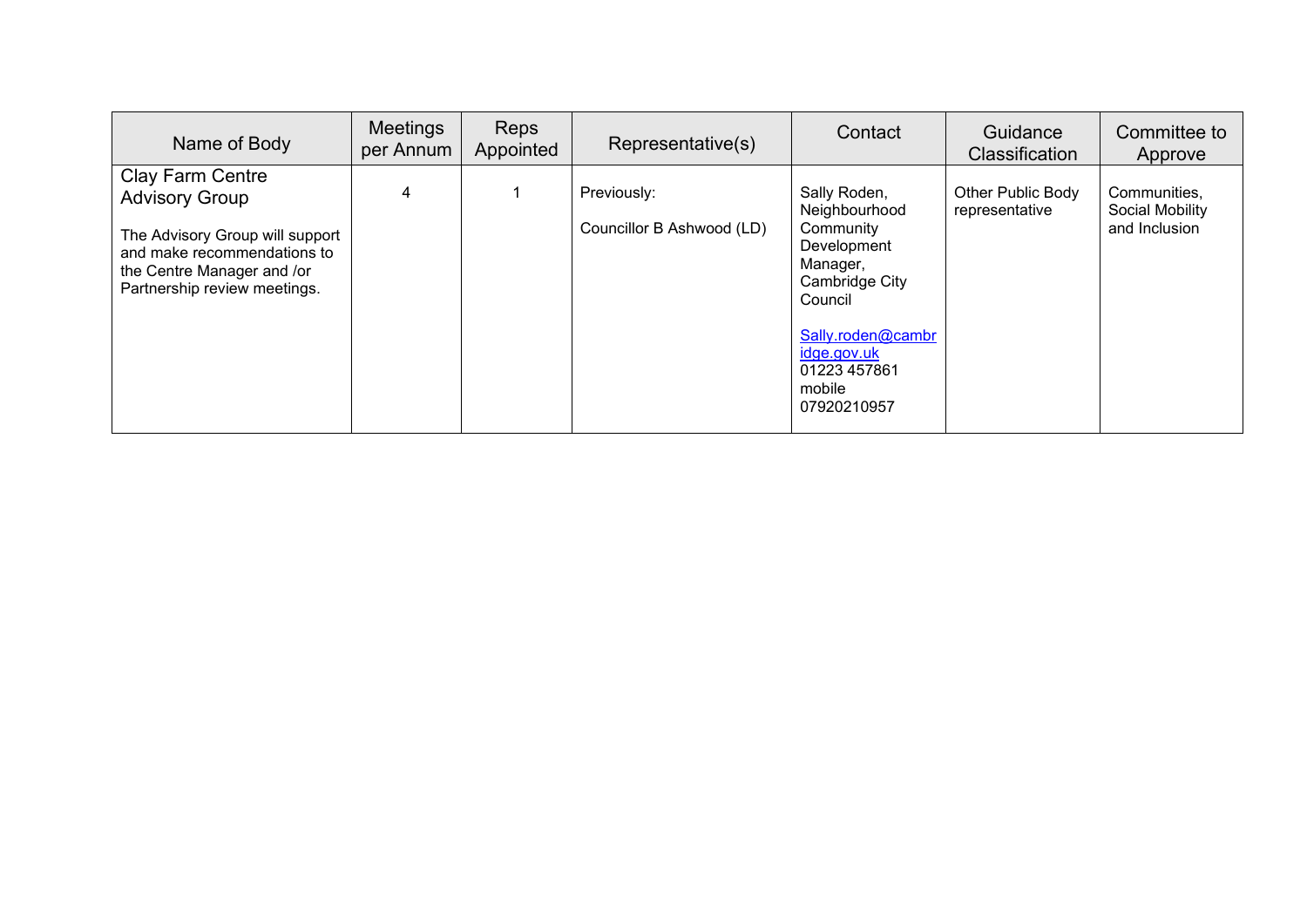| Name of Body                                                                                                                                                                                                                                                                                                                                                                                                                                                                                                                                                                                                                                                                                                                                | <b>Meetings</b><br>per Annum | <b>Reps</b><br>Appointed | Representative(s)                                                                                                                                              | Contact                                                                                                                                                                                                                                                                                                                                                      | Guidance<br>Classification          | Committee to<br>Approve                          |
|---------------------------------------------------------------------------------------------------------------------------------------------------------------------------------------------------------------------------------------------------------------------------------------------------------------------------------------------------------------------------------------------------------------------------------------------------------------------------------------------------------------------------------------------------------------------------------------------------------------------------------------------------------------------------------------------------------------------------------------------|------------------------------|--------------------------|----------------------------------------------------------------------------------------------------------------------------------------------------------------|--------------------------------------------------------------------------------------------------------------------------------------------------------------------------------------------------------------------------------------------------------------------------------------------------------------------------------------------------------------|-------------------------------------|--------------------------------------------------|
| <b>Community Safety</b><br>Partnerships<br><b>Statutory Crime and Disorder</b><br><b>Reduction Partnerships</b><br>(CDRPs, also known as<br><b>Community Safety</b><br>Partnerships) were set up in<br>each district council area of<br>Cambridgeshire in 1998. The<br>partnerships are responsible for<br>carrying out a three yearly audit<br>to review the levels and patterns<br>of crime, disorder and misuse of<br>drugs, to analyse and consult<br>on the results, and<br>subsequently develop a three-<br>year strategy for tackling crime<br>and disorder and combating the<br>misuse of drugs.<br>Cambridge City<br>East Cambridgeshire<br>Fenland<br>Huntingdonshire<br>South Cambridgeshire<br>(Crime Reduction<br>Partnership) | $3 - 4$                      | 1 on each                | Previously:<br>Councillor E Meschini (Lab)<br>Councillor L Every (Con)<br>Councillor J French (Con)<br>Councillor A Costello (Con)<br>Councillor L Nieto (Con) | Rob Hill<br><b>Assistant Director:</b><br><b>Community Safety</b><br>and Youth Services<br>07815 558081<br>Rob.hill@peterboro<br>ugh.gov.uk<br>Nicky Phillipson<br>Head of Strategic<br>Partnerships and<br>Commissioning<br>Cambridgeshire<br>Office for the Police<br>& Crime<br>Commissioner<br>0300 333 3456<br>nicky.phillipson@ca<br>mbs.pnn.police.uk | Other Public Body<br>representative | Communities,<br>Social Mobility<br>and Inclusion |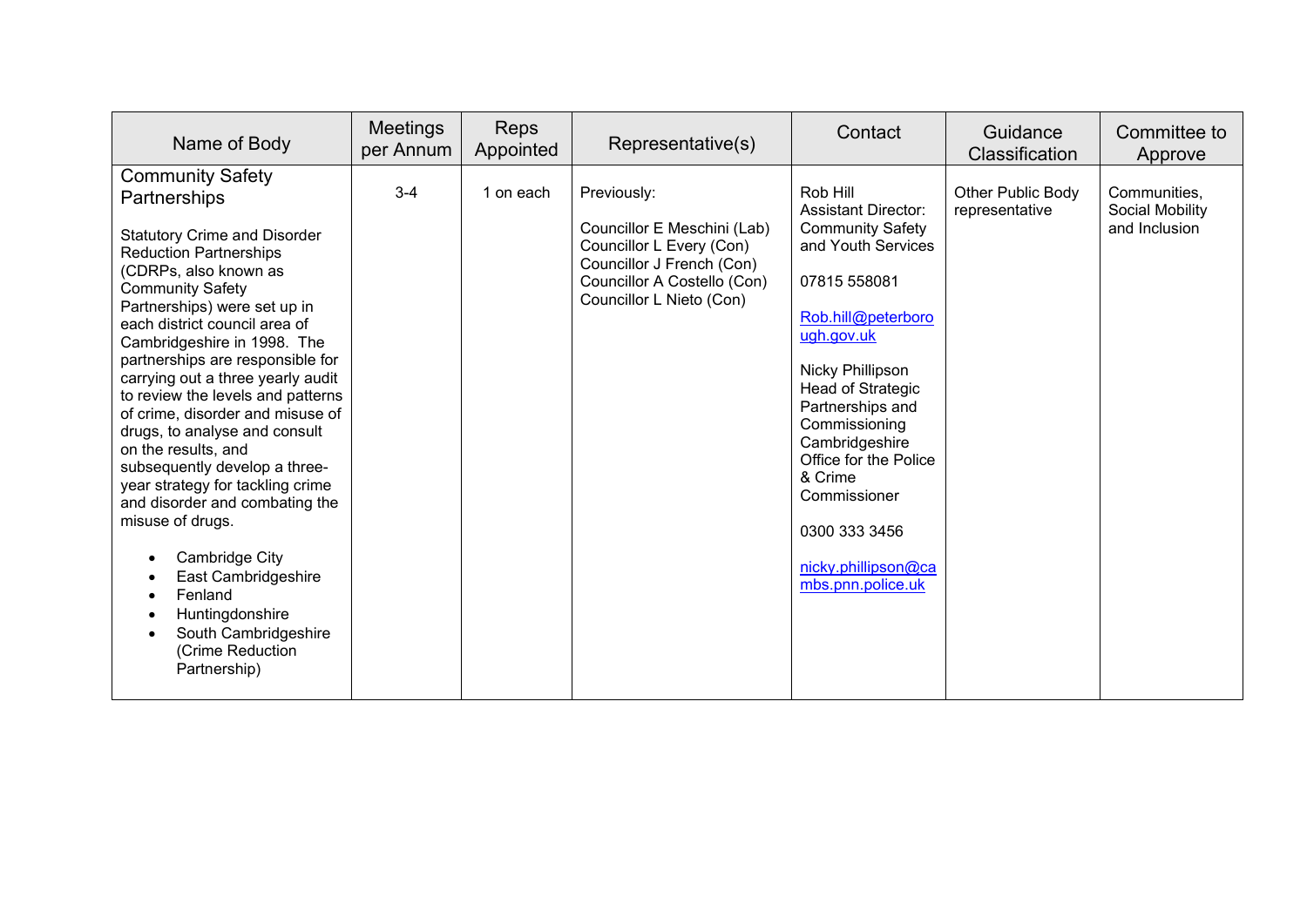| Name of Body                                                                                                                                             | Meetings<br>per Annum | Reps<br>Appointed | Representative(s)                          | Contact                                                                                                                                                                   | Guidance<br>Classification              | Committee to<br>Approve                          |
|----------------------------------------------------------------------------------------------------------------------------------------------------------|-----------------------|-------------------|--------------------------------------------|---------------------------------------------------------------------------------------------------------------------------------------------------------------------------|-----------------------------------------|--------------------------------------------------|
| <b>Duxford Neighbours</b><br>Forum<br>Liaison meeting with the<br>Director of the Museum.                                                                | $\overline{2}$        | $\overline{1}$    | Previously:<br>Councillor P McDonald (LD)  | Sarah Padgett<br><b>Executive Assistant</b><br>Commercial<br>Services and<br>Operations<br>Imperial War<br>Museum<br>01223 499379. Ext<br>7379<br>spadgett@iwm.org.<br>uk | Other Public Body<br>representative     | Communities,<br>Social Mobility<br>and Inclusion |
| East Anglia Reserve<br>Forces & Cadets<br>Association<br>To raise, recruit and administer<br>the Territorial Army Volunteer<br>Reserve and Cadet Forces. | $\overline{2}$        | $\overline{1}$    | Previously:<br>Councillor M McGuire (Con)  | Mr T. G. Louth<br><b>Executive Officer</b><br>Springfield Tyrells<br>01245 244800<br>(switchboard)<br>ea-<br>offman@rfea.mod.<br>uk                                       | Unincorporated<br>Association<br>Member | Communities,<br>Social Mobility<br>and Inclusion |
| <b>Hinchingbrooke Country</b><br>Park Joint Group<br>To monitor the operation of<br>Hinchingbrooke Country Park.                                         | $\overline{2}$        | $\mathbf 1$       | Previously:<br>Councillor A Costello (Con) | Claire Bulman<br>Huntingdonshire<br><b>District Council</b><br>Claire.Bulman@hu<br>ntingdonshire.gov.u<br>$\mathsf k$                                                     | Other Public Body<br>representative     | Communities,<br>Social Mobility<br>and Inclusion |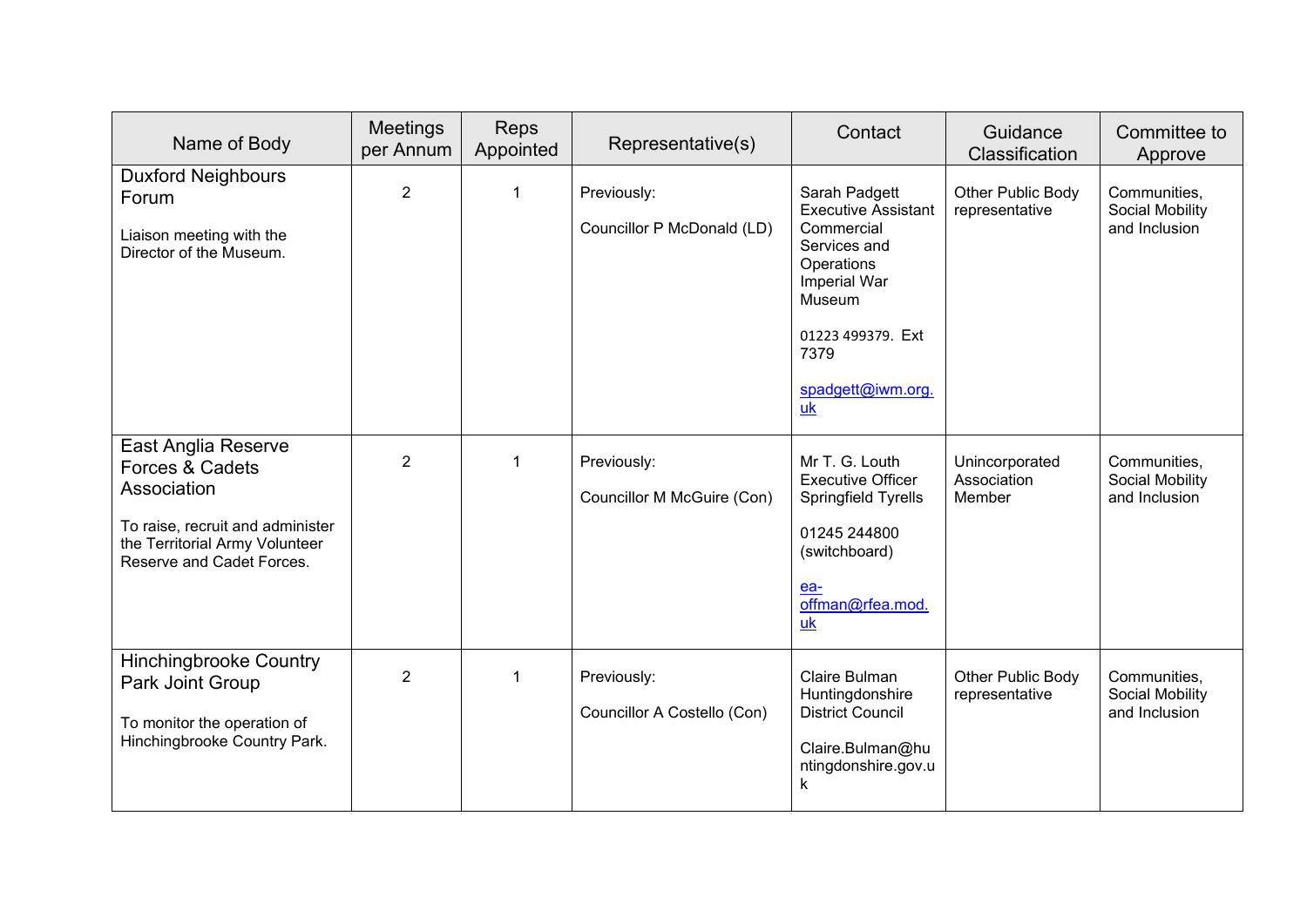| Name of Body                                                                                                                                                                                                                                                                                                                                                                                                                                                               | <b>Meetings</b><br>per Annum | <b>Reps</b><br>Appointed | Representative(s)                                                         | Contact                                                                                                     | Guidance<br><b>Classification</b>   | Committee to<br>Approve                          |
|----------------------------------------------------------------------------------------------------------------------------------------------------------------------------------------------------------------------------------------------------------------------------------------------------------------------------------------------------------------------------------------------------------------------------------------------------------------------------|------------------------------|--------------------------|---------------------------------------------------------------------------|-------------------------------------------------------------------------------------------------------------|-------------------------------------|--------------------------------------------------|
| Huntingdon Freemen's<br>Trust<br>A charity assisting individuals<br>and organisations falling within<br>the Huntingdon Town Council<br>area only.<br>[Term of Office is for four years<br>from 20 May]                                                                                                                                                                                                                                                                     | 11                           | $\mathbf 1$              | Previously:<br>Councillor M Shellens (LD)                                 | <b>Ruth Black</b><br><b>Chief Executive</b><br>01480 414909<br>ceo@huntingdonfree<br>men.org.uk             | Trustee of a Charity                | Communities,<br>Social Mobility<br>and Inclusion |
| Hunts Forum of Voluntary<br>Organisations<br>Hunts Forum of Voluntary<br>Organisations is an umbrella<br>body for voluntary and<br>community groups in<br>Huntingdonshire. It is an<br>independent, non-profit making<br>group formed from a coalition of<br>local voluntary organizations<br>and run by an elected<br>committee of voluntary sector<br>representatives. It supports<br>voluntary and community<br>organisations with information,<br>advice and training. | 4                            | 2                        | Previously:<br>Councillor S Criswell (Con)<br>Councillor A Costello (Con) | Julie Farrow<br>Hunts Forum of<br>Voluntary<br>Organisations<br>01480 420601<br>julie@huntsforum.o<br>rg.uk | Other Public Body<br>representative | Communities,<br>Social Mobility<br>and Inclusion |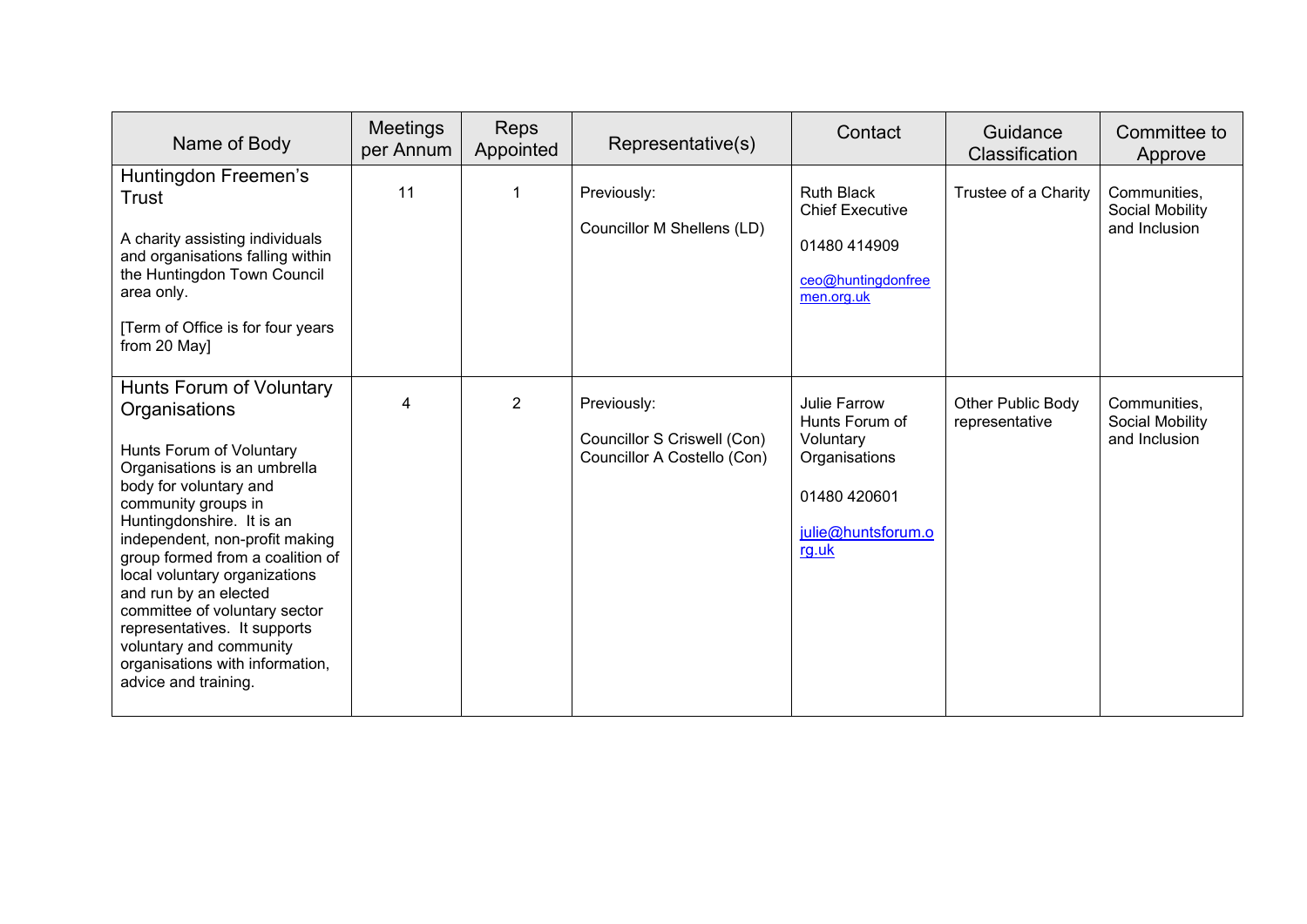| Name of Body                                                                                                                                                                                                                                                                                                                                                                                                  | <b>Meetings</b><br>per Annum | <b>Reps</b><br>Appointed | Representative(s)                         | Contact                                                                                                                                      | Guidance<br><b>Classification</b>   | Committee to<br>Approve                          |
|---------------------------------------------------------------------------------------------------------------------------------------------------------------------------------------------------------------------------------------------------------------------------------------------------------------------------------------------------------------------------------------------------------------|------------------------------|--------------------------|-------------------------------------------|----------------------------------------------------------------------------------------------------------------------------------------------|-------------------------------------|--------------------------------------------------|
| <b>King Edward Community</b><br><b>Centre Association</b>                                                                                                                                                                                                                                                                                                                                                     | <b>TBC</b>                   |                          | Previously:                               | Chris Pope                                                                                                                                   | Trustee of a Charity                | Communities,<br>Social Mobility                  |
| Leases & manages King<br><b>Edward Community Centre,</b><br>Chatteris.                                                                                                                                                                                                                                                                                                                                        |                              |                          | <b>Councillor A Hay</b>                   | chris.c.pope@btint<br>ernet.com<br>01354 692658                                                                                              |                                     | and Inclusion                                    |
| Peterborough and<br>Cambridgeshire<br><b>Community Covenant</b><br>(Military) Board<br>The Armed Forces Covenant<br>Board aims to improve the<br>outcomes and life choices of<br>military personnel, reservists,<br>their families and veterans living<br>in Cambridgeshire and<br>Peterborough. The Covenant<br>Board also aims to enhance the<br>relationship between civilian<br>and military communities. | 4                            |                          | Previously:<br>Councillor M McGuire (Con) | Anita Howard<br>Community<br>Engagement<br>Manager<br>Strengthening<br>Communities<br>01223 715588<br>anita.howard@cam<br>bridgeshire.gov.uk | Other Public Body<br>representative | Communities.<br>Social Mobility<br>and Inclusion |